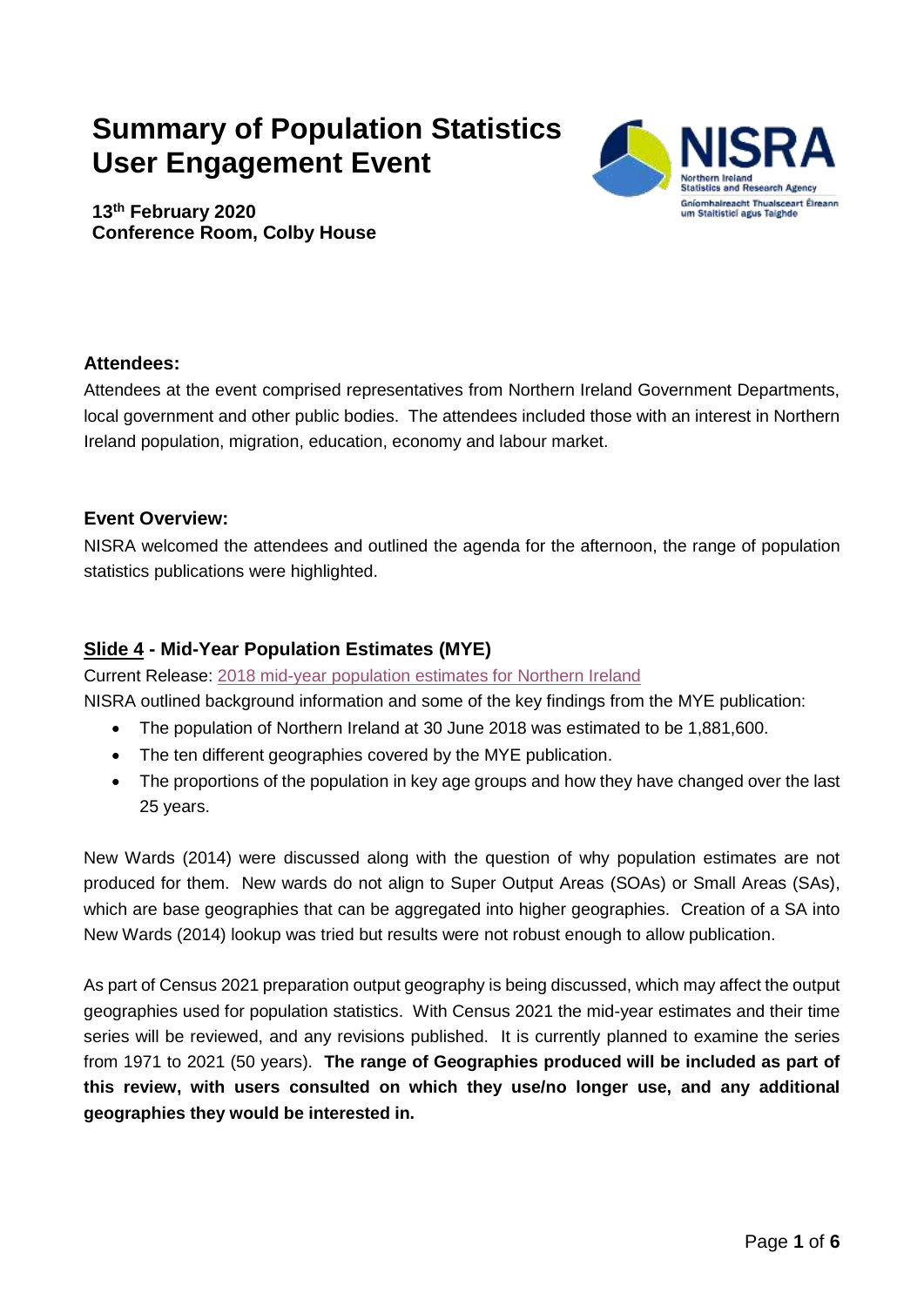## **Slide 10 - Long term International Migration (LTIM)**

Current Release: [Long-Term International Migration Statistics for Northern Ireland \(2018\)](https://www.nisra.gov.uk/publications/long-term-international-migration-statistics-northern-ireland-2018-charts) 

 The LTIM publication takes a closer look at international migration estimates from the MYEs and brings together further information from administrative data sources to assist with the measurement and quality assurance. NISRA outlined the makeup of the +4,100 net migration from the mid-year population estimates components of change, and showed international migration flows over time with net international migration in 2018 at its highest level since mid-2008.

# **NISRA is interested in whether the LTIM bulletin is used (Web analytics shows low use of the bulletin). NISRA is going to consult users on their use of the LTIM bulletin and their opinion on changing LTIM to a statistical table's only release.**

 NISRA highlighted a note on the International Migration section of the NISRA website related to the reclassification of ONS international migration statistics and makes users aware that the NI migration estimates are not affected. ONS uses a range of sources to produce their long term international migration estimates, with the main one being the The International Passenger Survey. ONS had previously stated that the IPS has been stretched beyond its original purpose and over the last few years has been comparing its results to different data sources. They have started to make adjustments to their estimates based on their research, but plan to continue development and look at additional data sources.  **administrative data and do not rely on the International Passenger Survey as part of the**  Migration estimates for Northern Ireland are produced using **production process.** 

#### **Slide 17 - Estimates of the Population Aged 85 and Over (85+)**

 Current Release: [Estimates of the Population Aged 85 and Over, Northern Ireland, 2018 \(and 2001](https://www.nisra.gov.uk/publications/estimates-population-aged-85-and-over-northern-ireland-2018-and-2001-2017-revised)  [to 2017 revised\)](https://www.nisra.gov.uk/publications/estimates-population-aged-85-and-over-northern-ireland-2018-and-2001-2017-revised)

NISRA outlined background information and some key findings from the 85+ publication:

- The population aged 85 and over in Northern Ireland at 30 June 2018 is estimated to be 37,700 (2% of the total NI population).
- In mid-2018 females make up most of the 85 and over population (65.6%)
- Northern Ireland at 30.4% had the highest growth in the 85 and over population over the last 10 years out of the UK countries (Scotland 25% / England 22.8% / 16.7% Wales).

## **Slide 20 - Population Estimates for Small Areas**

Current Release: [2018 Mid Year Population Estimates for Small Areas](https://www.nisra.gov.uk/publications/2018-mid-year-population-estimates-small-areas) 

 A statistical table only release, which includes tables for Small Area (SA), Neighbourhood Renewal Area (NRA) and District Electoral Area (DEA). This is the first time DEA estimates were included as part of the Small Area release. Population Estimates for District Electoral Areas have been developed primarily by aggregating population estimates for Small Areas, then in a second step, any Small Area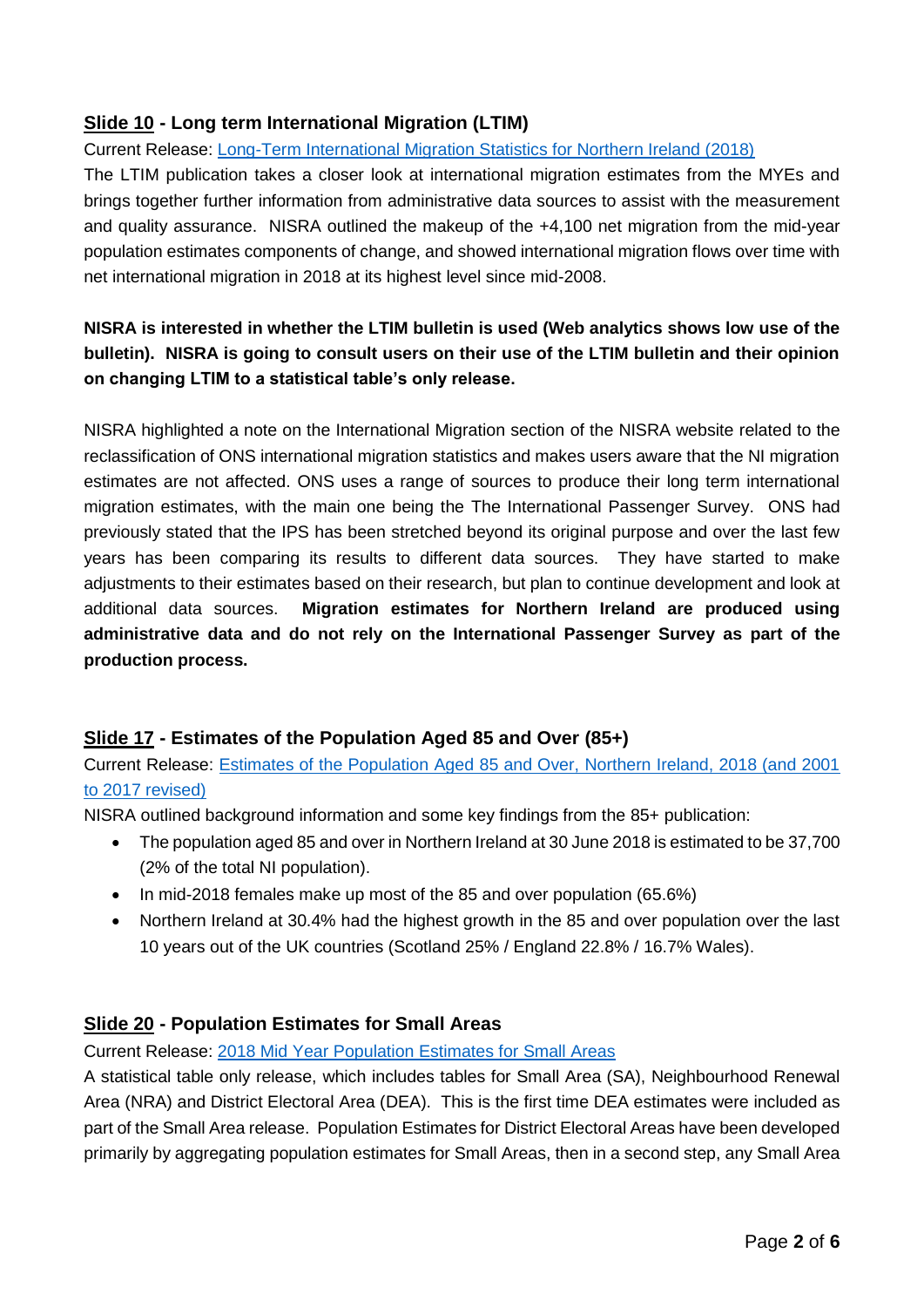that is split by a DEA boundary has had its estimated population attributed to the appropriate DEA on the basis of the proportion of its population within that DEA in the 2011 Census.

 The Northern Ireland Neighbourhood Information Service (NINIS) website has interactive maps available for SA and DEA population estimates (also available for MYE). [https://www.ninis2.nisra.gov.uk/InteractiveMaps/Population/Population%20Change/Population%20T](https://www.ninis2.nisra.gov.uk/InteractiveMaps/Population/Population%20Change/Population%20Totals/atlas.html)  [otals/atlas.html](https://www.ninis2.nisra.gov.uk/InteractiveMaps/Population/Population%20Change/Population%20Totals/atlas.html) 

 **Questions:** Users were asked if they had any questions on the mid-year population estimates publications.

#### **Q1: Do you have a product that compares the mid-year population estimates against the population projections?**

 A1: We do not publish an analysis which compares the population estimates to the population projections, however, we do use the population projections for quality assurance in the internal production of mid-year estimates. We will consider adding a section to our mid-year estimates bulletin which compares the estimates and projections if we find that significant differences between the two have arisen.

#### **Q2: Do NISRAs mid-year estimates come out at the same time as ONS?**

 A2: Yes, the mid-year population estimates are released in June each year on the exact same day as ONS.

## **Q3: Are there confidence intervals around the mid-year population estimates, similar to the estimates released by ONS?**

 A3: No, we do not produce confidence intervals around the mid-year population estimates. Northern Ireland mid-year population estimates are produced solely from administrative data and therefore confidence intervals are not calculated. ONS use the International Passenger Survey to estimate the international migration element of their mid-year population estimates and therefore there is the requirement to produce confidence intervals around these survey estimates.

#### **Q4: Will District Electoral Areas estimates be rebased after Census 2021?**

A4: Yes, after Census 2021 we will rebase all population estimates between 2011 and 2021.

#### **Q5: Why is a single year of age breakdown not available for Super Output Areas?**

 A5: We do not publish a single year of age breakdown for super output Areas for two reasons. Firstly, these estimates have not been quality assured at this level of detail. Secondly, the small numbers involved are not considered sufficiently large enough for a robust application of our ratio change methodology. Please consult our *mid-year estimates methodology paper* for further details.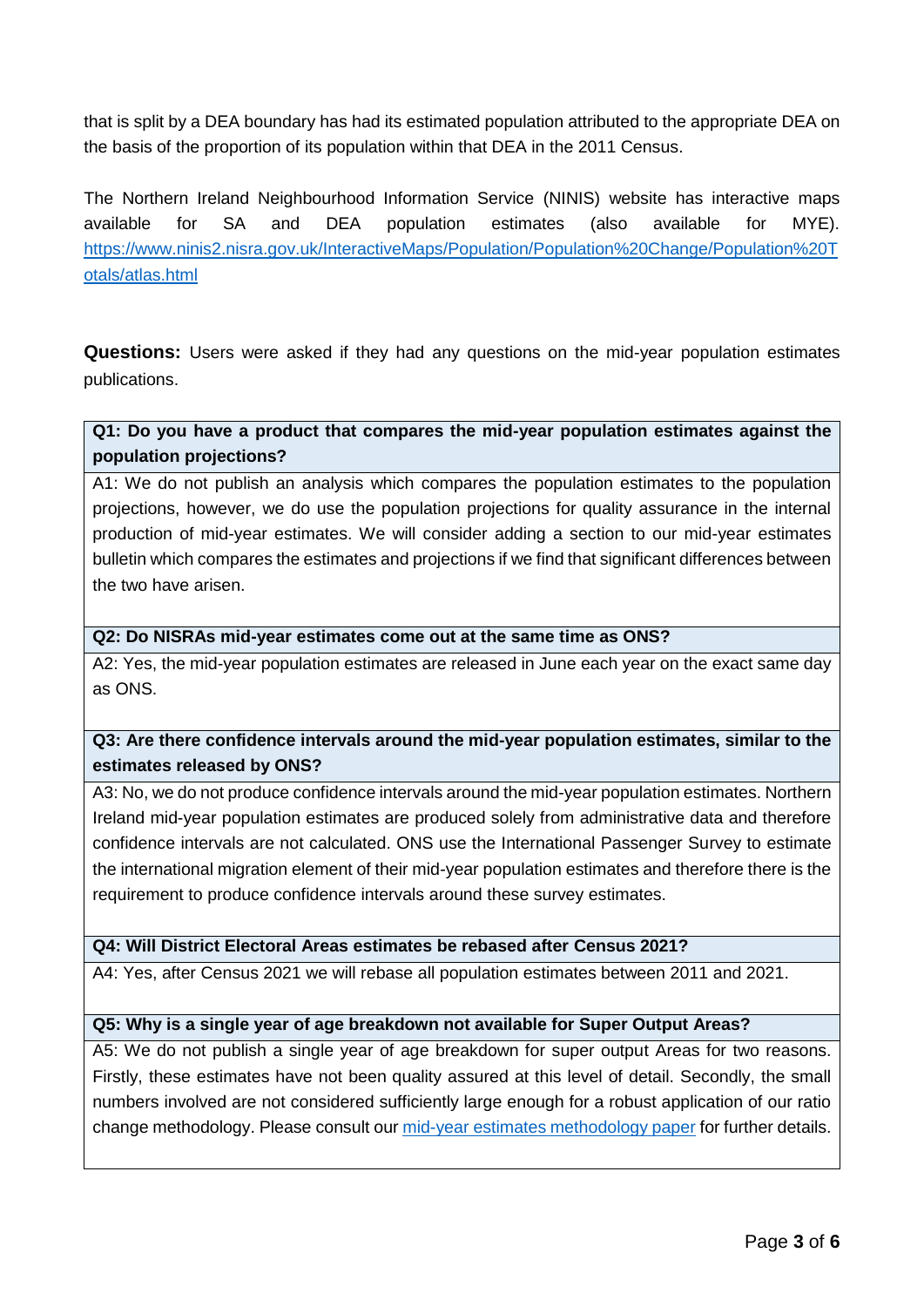**Q6: Did Census 2011 produce estimates at New Ward (2014) level? Can you produce population estimates for new Wards based on the census estimates?** 

 A6: New Ward (2014) was not a standard geography for Census 2011. Census 2011 published two commissioned tables for New Wards (2014) in July 2017:

- **CT0367NI**: Usually resident population by four broad age bands by sex
- **CT0368NI**: All occupied households and average household size).

 We are not able to produce population estimates for new Wards as the base geographies (Small Areas and Super Output Areas) used to calculate population estimates do not align with the new Ward geographies. Therefore, we cannot accurately aggregate these base geographies into new Wards to estimate the population. Slide 8 from the user event shows the error which arises when we try to calculate new Ward estimates.

#### **Slide 24 - Population Projections for Northern Ireland (NPP)**

 Current Publication: [2018-based Population Projections for Northern Ireland –](https://www.nisra.gov.uk/publications/2018-based-population-projections-northern-ireland) October 2019 NISRA outlined background information and some of the key findings from the NPP publication:

- Over the next 25 years the population is projected to reach 1.99 million
- The aging of the Northern Ireland population is projected to continue over the next 25 years.

#### **Slide 26 - Population Projections for Areas Within Northern Ireland (SNPP)**

#### Current Publication: [2016-based Population Projections for Areas Within Northern Ireland](https://www.nisra.gov.uk/publications/2016-based-population-projections-areas-within-northern-ireland)

 NISRA produce the SNPPs, with the next release scheduled for Apr 2020. SNPPs follow the same methodology as the NPPs whereby assumptions are made around future fertility, mortality and migration, but a further step is taken of creating scaling factors for each LGD. These rates are brought to the Demographic Statistics Advisory Group for comment from academics and demographic experts in NI. The fertility scaling factors used in the 2016-based SNPPs were used to demonstrate how the assumptions for the SNPP are produced.

#### **Slide 29 - Population Projections Post Census 2021**

 NISRA are planning for the 2021 Census – this will have an impact on all population statistics, including the dates of the next national and subnational Northern Ireland population projections. NISRA will rebase all Northern Ireland population estimates using the next Census. The usual two year projection timeframe would mean the production of 2020-based projections before the rebasing was complete, so it is currently proposed that 2020-based national and subnational population projections will not be produced.

 **In line with ONS it is proposed that the next round of projections will be 2021-based and likely be published by the end of 2022. This would be in line with the position taken after the last two Censuses, and means future Northern Ireland subnational population projections (in line**  with 2021 Census) would not be published until 2023/24. This is not yet a definitive policy and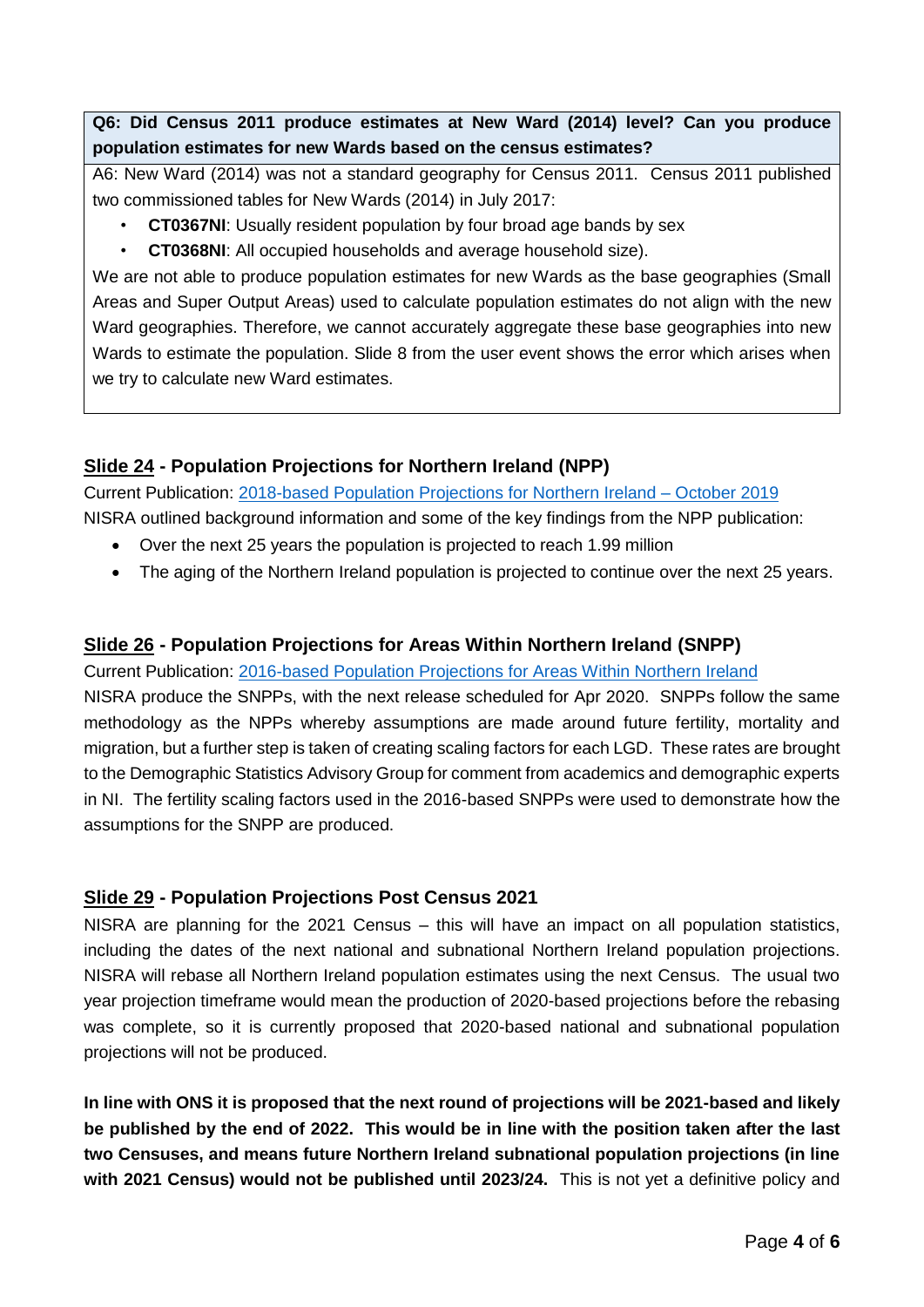timings may change. Users of national and subnational population projections are currently being consulted on the proposed approach.

#### **Slide 30 - Northern Ireland Household Projections**

Current Publication: [Northern Ireland Household Projections \(2016-based\)](https://www.nisra.gov.uk/publications/northern-ireland-household-projections-2016-based)

NISRA outlined background information and key findings from the household projections publication:

- Over the period 2016-2041, the overall percentage growth in the number of households (12.2) per cent) is projected to noticeably exceed that of the population (7.6 per cent).
- The difference in growth rates between the population and the number of households can be explained by the changing composition of the population and trends in household formation.
- Over the period 2016 to 2041, the fastest growing household types are those of one/two adults without children. Which is directly linked to the increased population aged 65 and over.

#### **Slide 31 - Population Projections – UKSA Compliance checks**

 Compliance checks are short, focused reviews, typically providing a high-level investigation of the extent to which statistics meet the standards of the [Code of Practice for Statistics](https://www.statisticsauthority.gov.uk/publication/code-of-practice/) - Trustworthiness, Quality and Value. Compliance check for both NPP and SNPP have been undertaken by the UK Statistics Authority (UKSA) over the course of the last year. (NPPs in Apr 2019 and SNPPs in Jan 2020). UKSA confirm both NPP and SNPP should continue to be designated as National Statistics. NISRA outlined some of the compliance check findings.

#### **Slide 33 - Developments and Future Developments**

 NISRA outlined some recent improvements in statistical bulletins and statistical tables. Developments such as the release of DEA population estimates and publication of data on OpenDataNI.

Proposals that users are going to be consulted on were then discussed:

 *Proposal 1 – publish LTIM tables only (no bulletin)* 

 look into which parts they had used. NISRA indicated that the LTIM bulletin reiterated some information from the MYE bulletin and a shorter LTIM bulletin was also an option if there were specific parts users would like to keep that were not also available from the MYE bulletin. Council representatives stated they have used the LTIM bulletin in the past, they agreed to

#### *Proposal 2 – discontinue unnecessary geographies*

- Education authority stated that they did not use the former Education and Library board geography breakdown but would like estimates for the new education boards.
- $\bullet$  geographies they use/don't use. The results of this would need to be examined along with any decisions on the geographies that will be used for Census 2021. NISRA explained that it will be a two stage process, users would be consulted on the
- Representatives attending from NINIS stated that they were happy to forward questions on use of population statistics geography to their user mail list, as some NINIS users may use population statistics and not be on the population statistics mail list.